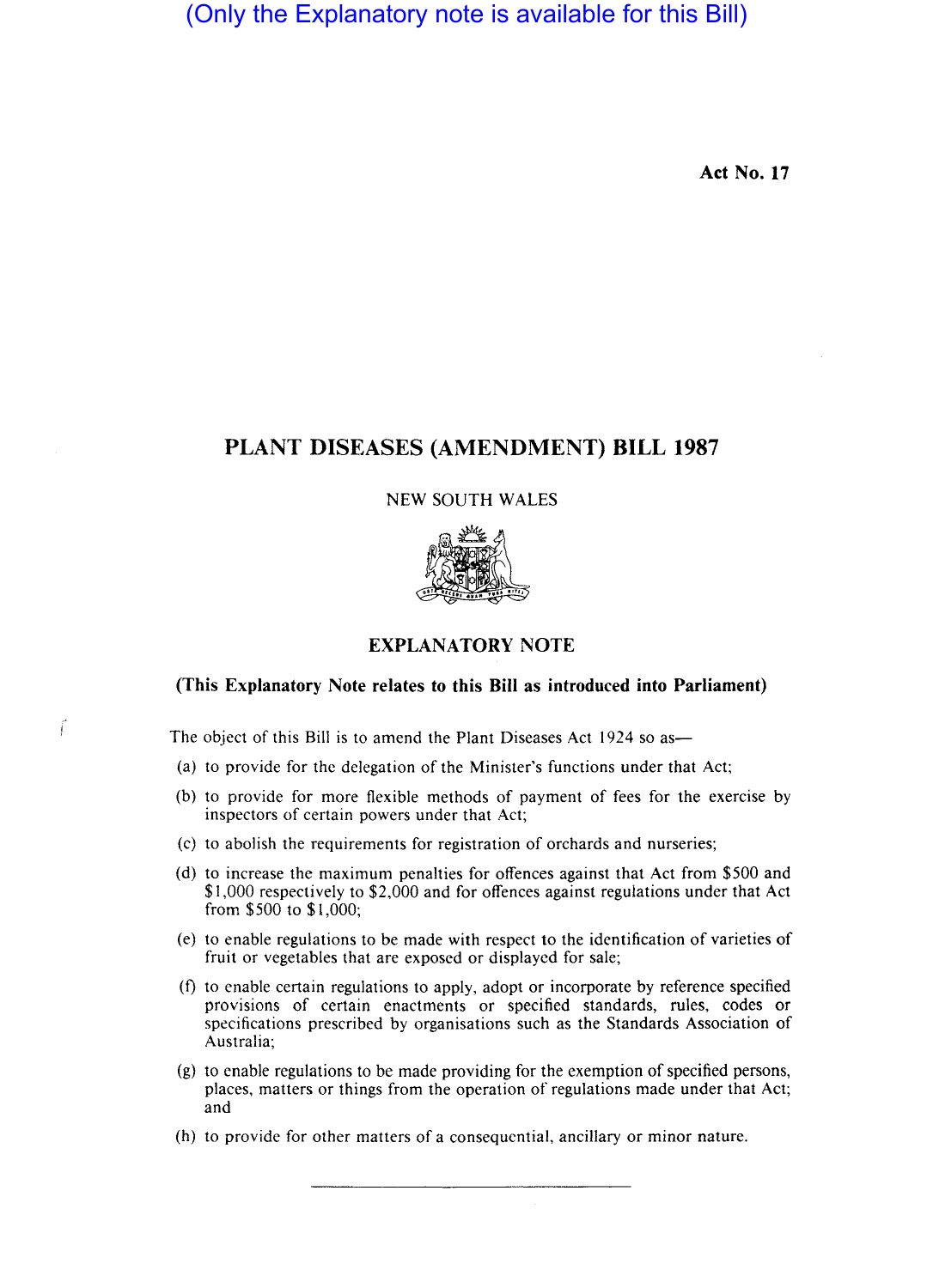Clause 1 specifies the short title of the proposed Act.

Clause 2 provides that the proposed Act will, with minor exceptions, commence on a day to be appointed by the Governor-in-Council.

Clause 3 provides for the Plant Diseases Act 1924 to be referred to in the proposed Act as the Principal Act.

Clause 4 is a formal provision which gives effect to the Schedule of amendments to the Principal Act.

Clause 5 is a formal provision which gives effect to the Schedule of savings.

Schedule I (I) amends the long title to the Principal Act to make it clear that that Act will no longer deal with the registration of orchards and nurseries.

Schedule I (2) makes some minor amendments to the definitions of "Disease", "Fruit", "Pest" and "Vegetables" in section 3 of the Principal Act and clarifies the powers of the Governor with respect to the making of proclamations for the purposes of those definitions. Schedule I (2) also replaces the definition of "Chief of the Division of Horticulture" and introduces a definition of "functions" for the purposes of the Principal Act.

Schedule I (3) inserts a new section into the Principal Act, proposed section 3A, which will empower the Minister concerned to delegate the Minister's functions under the Principal Act.

Schedule I (4) makes a minor consequential amendment to section IIA of the Principal Act, which provides for certain authorised persons to have the functions of inspectors.

Schedule I (5) replaces section 18 of the Principal Act, which empowers an inspector to question vendors of fruit and plants. Under the substituted section, an offender will be liable to a maximum penalty of \$2,000 instead of \$500 as at present.

Schedule I (6) amends section 18A of the Principal Act, which empowers an inspector to issue detention notices in respect of fruit and vegetables and fruit and vegetable coverings that do not comply with certain requirements of the Principal Act or regulations under that Act. As a result of the amendment, a person will not be required to pay the prescribed fee as a condition precedent to the exercise by an inspector of powers conferred on inspectors by that section. Instead, regulations will make it possible to pay the fee at some later date, either in the form of a lump sum or in instalments. Schedule I (6) also makes other amendments of a minor or consequential nature.

Schedule I (7) and (8) provide for the repeal of sections 19 and 20 of the Principal Act, which deal with the registration of orchards and nurseries and the giving of certain certificates.

Schedule I (9) amends section 21 of the Principal Act, which empowers an inspector to destroy plants in a neglected orchard or nursery in certain circumstances. The amendments are in the nature of statute law revision.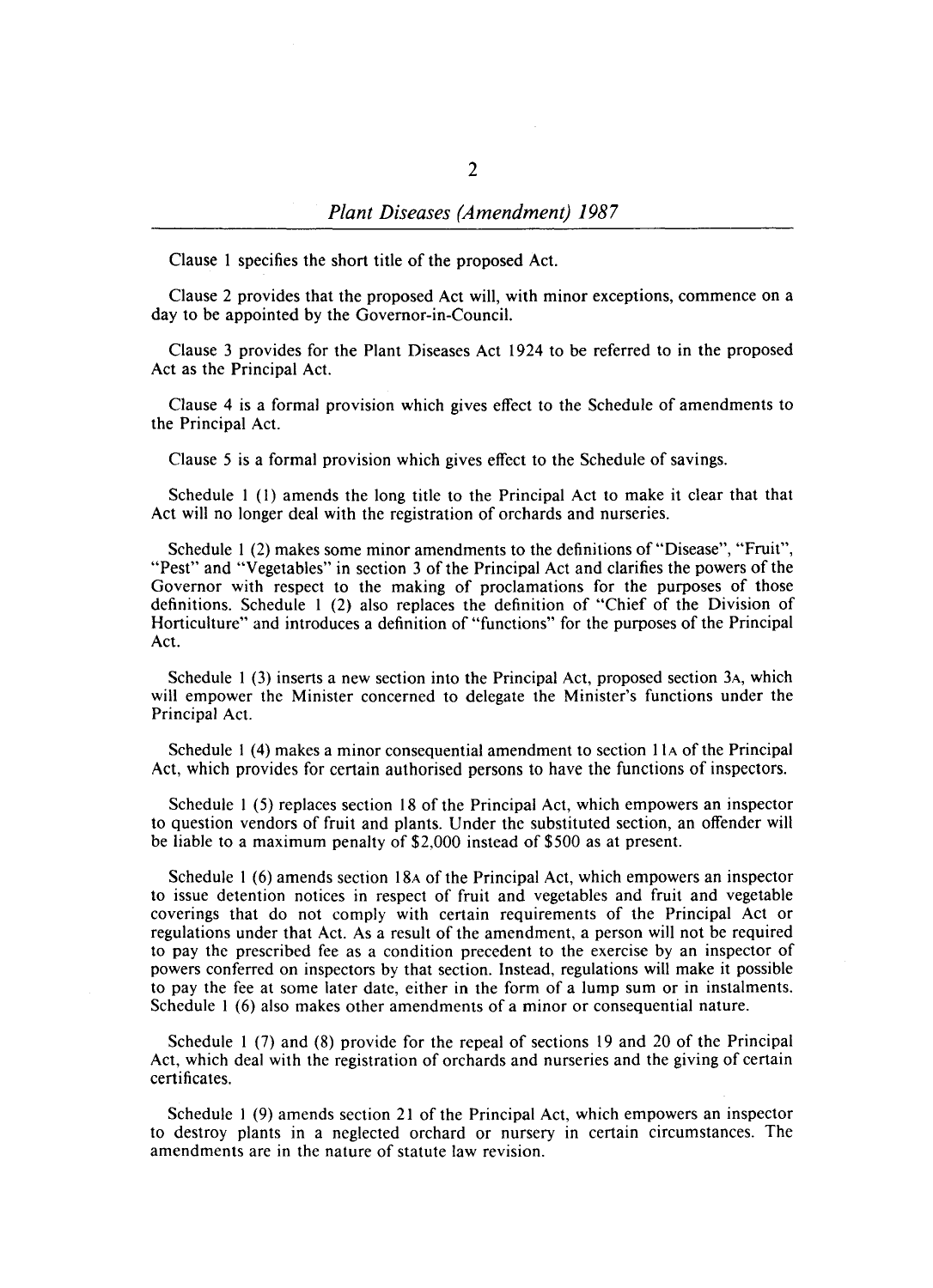#### *Plant Diseases (Amendment) 1987*

Schedule I (10) replaces section 23 of the Principal Act, which confers on the owner of land or premises in the occupation of another person a right of entry in order to perform any duty or obligation imposed on that person under the Principal Act or regulations under that Act. Under the substituted section, the maximum penalty for hindering or obstructing a person in the exercise of such a right will be increased from \$SOO to \$2,000.

Schedule I (11) makes a minor amendment by way of statute law revision to section 24 (2) of the Principal Act (which requires certain notices to be in writing).

Schedule I (12) amends section 2SA of the Principal Act, which empowers an inspector to demand a person's name and place of abode. Under the amendment, the maximum penalty for an offence under the section will be increased from \$SOO to \$2,000.

Schedule 1 (13) amends section 25B of the Principal Act, which makes it an offence to forge or counterfeit an inspector's written evidence of authority or to personate an inspector. As a result of the amendment, the maximum penalty for the offence will be increased from \$SOO to \$2,000.

Schedule I (14) replaces sections 2Sc and 2So of the Principal Act. Section 2Sc makes it an offence to assault, threaten, resist, obstruct or hinder an inspector who is exercising a function under the Principal Act. As a result of the amendment, the maximum penalty for the offence will be increased from \$1,000 to \$2,000. Section 2So makes it an offence to engage in certain corrupt activities in relation to an inspector. Under the substituted section, the maximum penalty for the offence is to be increased from \$1,000 to \$2,000.

Schedule 1 (15) amends section 26 of the Principal Act, which prescribes certain offences against that Act. As a result of the amendment, a person found guilty of any of those offences will be liable to a penalty not exceeding \$2,000. The maximum penalty for such an offence is at present  $$1,000$ . Section 26 (3), which provides for the reversal of the onus of proof in proceedings for certain offences against the Principal Act and the regulations under that Act, is being amended so as to make it clear that it applies only to the offences arising by virtue of section 26 (1) (a) and (f). (Those offences respectively relate to selling, and bringing onto and removing from premises, infected plants, fruit and other things and having possession of plants, fruit and certain other things imported in contravention of the Principal Act or an instrument made under that Act.) The opportunity has also been taken to effect certain other amendments to section 26 of a consequential nature and by way of statute law revision.

Schedule I (16) consequentially amends section 27 of the Principal Act, which relates to the recoverable expenses of an authorised inspector. (See Schedule 1 (9».

Schedule I (17) amends section 28 of the Principal Act, which confers power on the Governor-in-Council to make regulations for the purposes of that Act. As a result of the amendments to the section, it will be possible to make regulations requiring the variety as well as the grade of unpacked fruit or vegetables to be identified when the fruit or vegetables are exposed or displayed for sale. It will also be possible, by regulation, to confer appeal rights against the withdrawal of or refusal to grant credit facilities in relation to a payment that a person may become liable to make under section 18A of the Principal Act.

The maximum penalty that may be imposed for an offence against the regulations is to be increased from \$SOO to \$1,000.

71021-23527-3